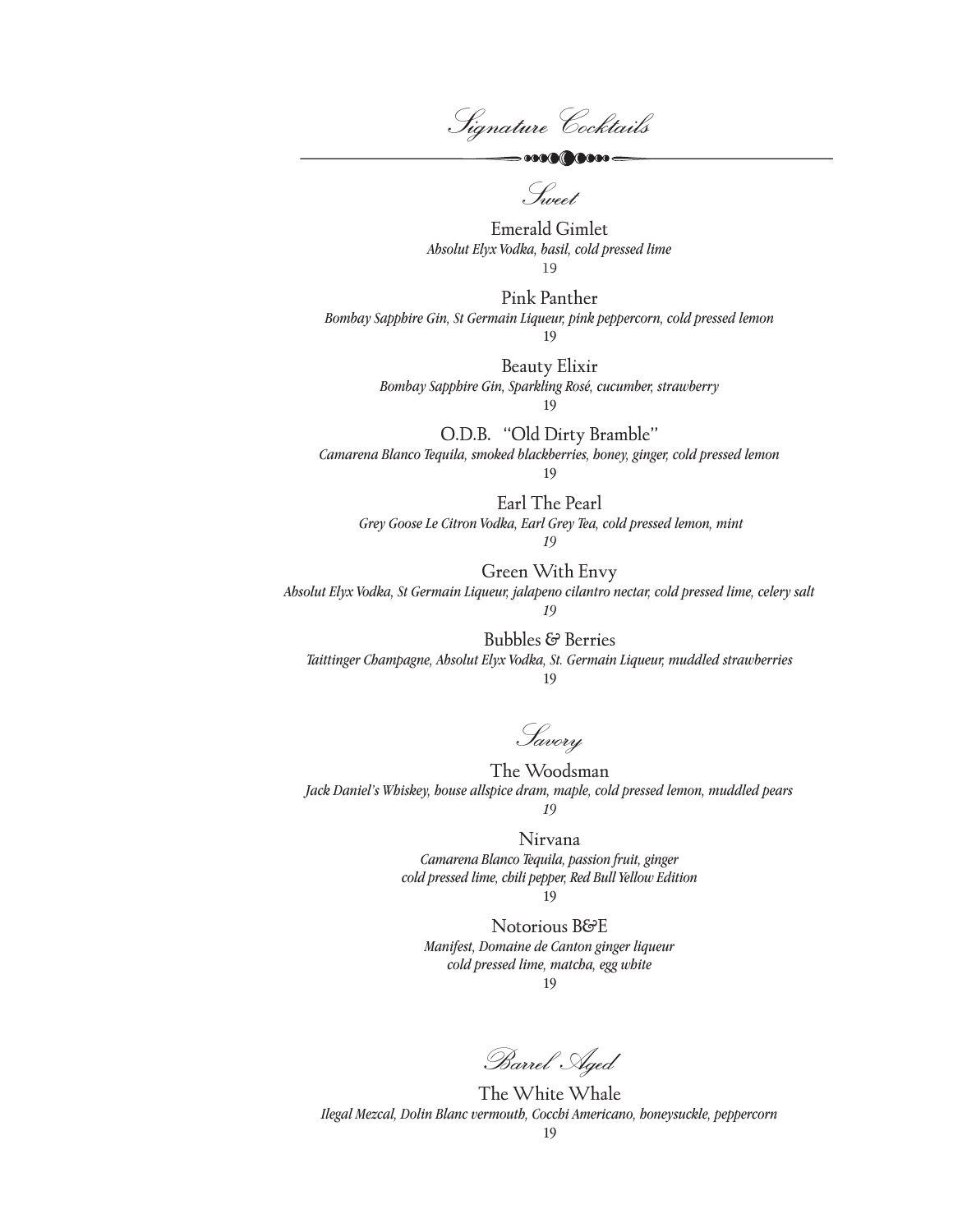Wines by the glass  $\cdots$ 

## SPARKLING

*Champagne, Taittinger, 'Brut', France, NV 23*

## WHITE

| Pinot Grigio, Masi, 'Masianco', Friuli, Italy, 2020                     | 14 |
|-------------------------------------------------------------------------|----|
| Chardonnay, Lu & Oly, Columbia Valley, Washington, 2018                 | 16 |
| Riesling, Debts and Lessons, Monterey, California, 2018                 | 16 |
| Sauvignon Blanc, White Haven, Marlborough, New Zealand, 2019            | 18 |
| Sauvignon Blanc, Michele Redde, 'Les Tuilières', Sancerre, France, 2018 | 24 |
| Chardonnay, Cakebread Cellars, Napa Valley, California, 2018            | 30 |

## ROSÉ

| Grenache/Cinsault/Mourvèdre, Dive Into Hampton Water, | 16 |
|-------------------------------------------------------|----|
| Languedoc, France, 2018                               |    |

## RED

| Malbec, Zuccardi 'Q', Mendoza, Argentina, NV                        | 16 |
|---------------------------------------------------------------------|----|
| Pinot Noir, JVineyard, California, 2016                             | 17 |
| Cabernet, Banshee, Paso Robles, California, 2018                    | 19 |
| Pinot Noir, Megan Anne Cellars, Willamette Valley, Oregon, 2018     | 26 |
| Brunello di Montalcino, Siro Pacenti, 'Pelagrilli', Tuscany, Italy, | 30 |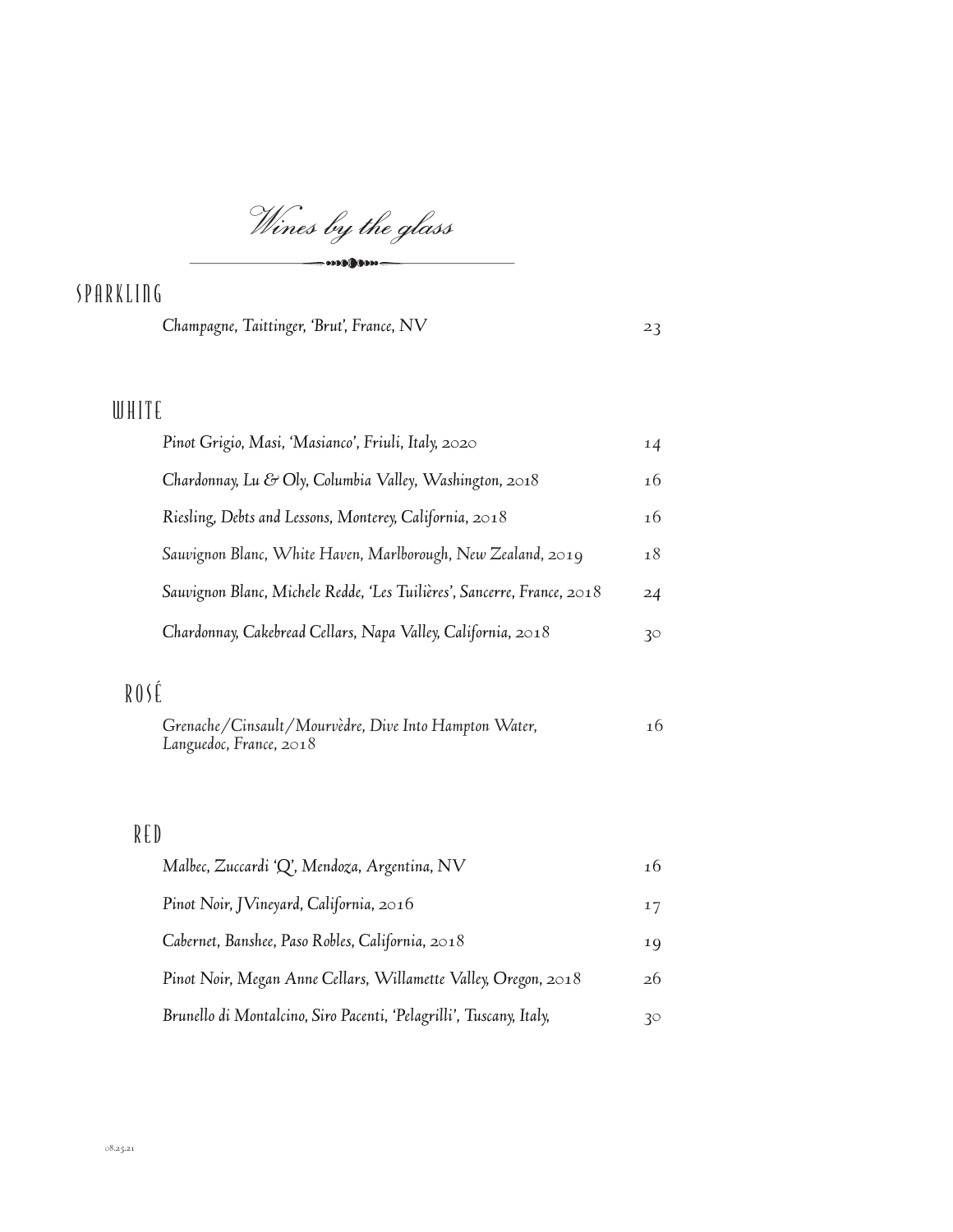Virgin Cocktails <sup>12</sup>

Mint Lemonade *cold pressed lemon, mint, sparkling water*

 $-000000000000$ 

Ruby Iced Tea *red currant tea, cold pressed lemon, mint*

Garnet Gimlet *strawberry, basil, cold pressed lime, ginger ale*

Platinum Peacock *cucumber, granny smith apple, pineapple, mint*



*Bud Light* 9 *Corona* 10 *Stella Artois* 10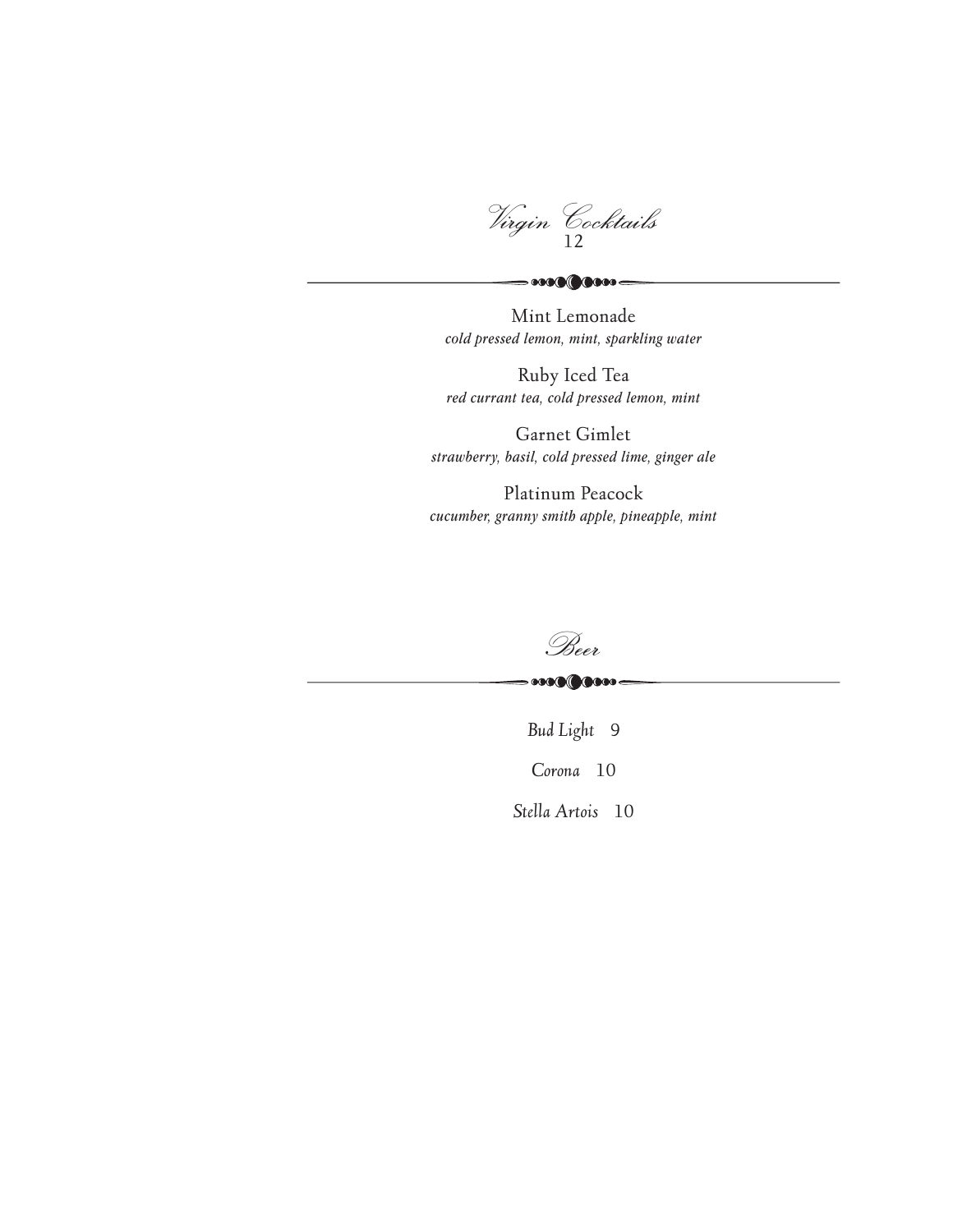

Jewels on Toast House Made Deep Dish Focaccia Bites 18 *fresh mozzarella, san marzano tomato sauce, fresno garlic relish* Add Soppressata 6 Little French Dips 21 *slow-roasted beef, Gruyère cheese, horseradish, garlic aioli, house-made au jus* Roasted Bone Marrow 26 *rioja braised shallot marmalade*

ExecutiveChef | Partner

*Chris Santos*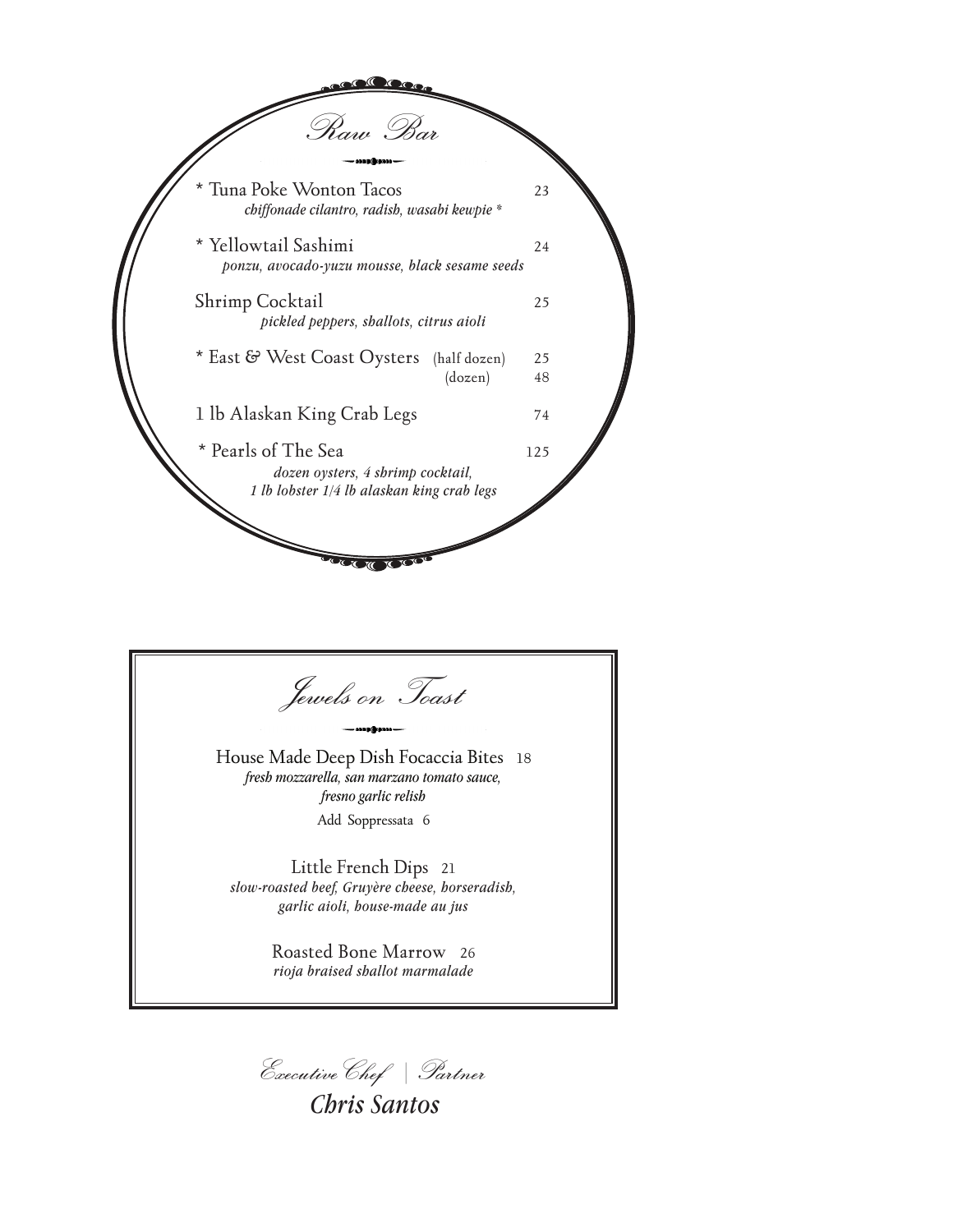Shareables

For The Table

| 'Chile Relleno' Empanadas<br>17<br>poblano, manchego, jalapeño-lime crema                                                          | Spaghettini *<br>zucchini, lemon, parsley pesto,<br>parmigiano, sunny-side up egg                                         | 26 |
|------------------------------------------------------------------------------------------------------------------------------------|---------------------------------------------------------------------------------------------------------------------------|----|
| The House Salad<br>18<br>leafy greens, shaved cauliflower, broccolini,<br>Grana, cucumber, crunchy quinoa, red wine<br>vinaigrette | Mexican Street Corn Ravioli<br>roasted poblano creme, jalapeño,<br>cotija, cilantro                                       | 26 |
| Kale & Apple Salad<br>19<br>apple cider vinaigrette, pancetta,<br>candied pecans, shaved goat cheese                               | Oven Braised Chicken Meatballs<br>sheep's milk ricotta, wild mushroom,<br>truffle                                         | 26 |
| Grilled Cheese, Smoked<br>19<br>Bacon & Tomato Soup Dumplings                                                                      | Grilled Atlantic Salmon "Panzanella"*<br>castalvetrano olive, roasted tomato aioli,<br>cucumber, fried croutons, balsamic | 39 |
| <b>B&amp;E Crispy Chicken Sliders</b><br>24<br>24hr pickle brine, chili remoulade,<br>potato bun                                   | Jasmine Rice & Mint-Dusted Scallop<br>forbidden rice, Indonesian slaw, cilantro,<br>turmeric broth                        | 39 |
| Thai Style Deep-Fried Shrimp<br>27                                                                                                 | Grilled Double Cut Lamb Chop<br>port wine glaze, polenta                                                                  | 65 |
|                                                                                                                                    |                                                                                                                           |    |

║

*Rather than offering individual starters and main courses, Beauty & Essex serves dishes that are designed for sharing and are brought to the table steadily and continuously throughout the meal.*

ExecutiveChef

*Lucas Knox*

*Please alert your server to any food allergies.*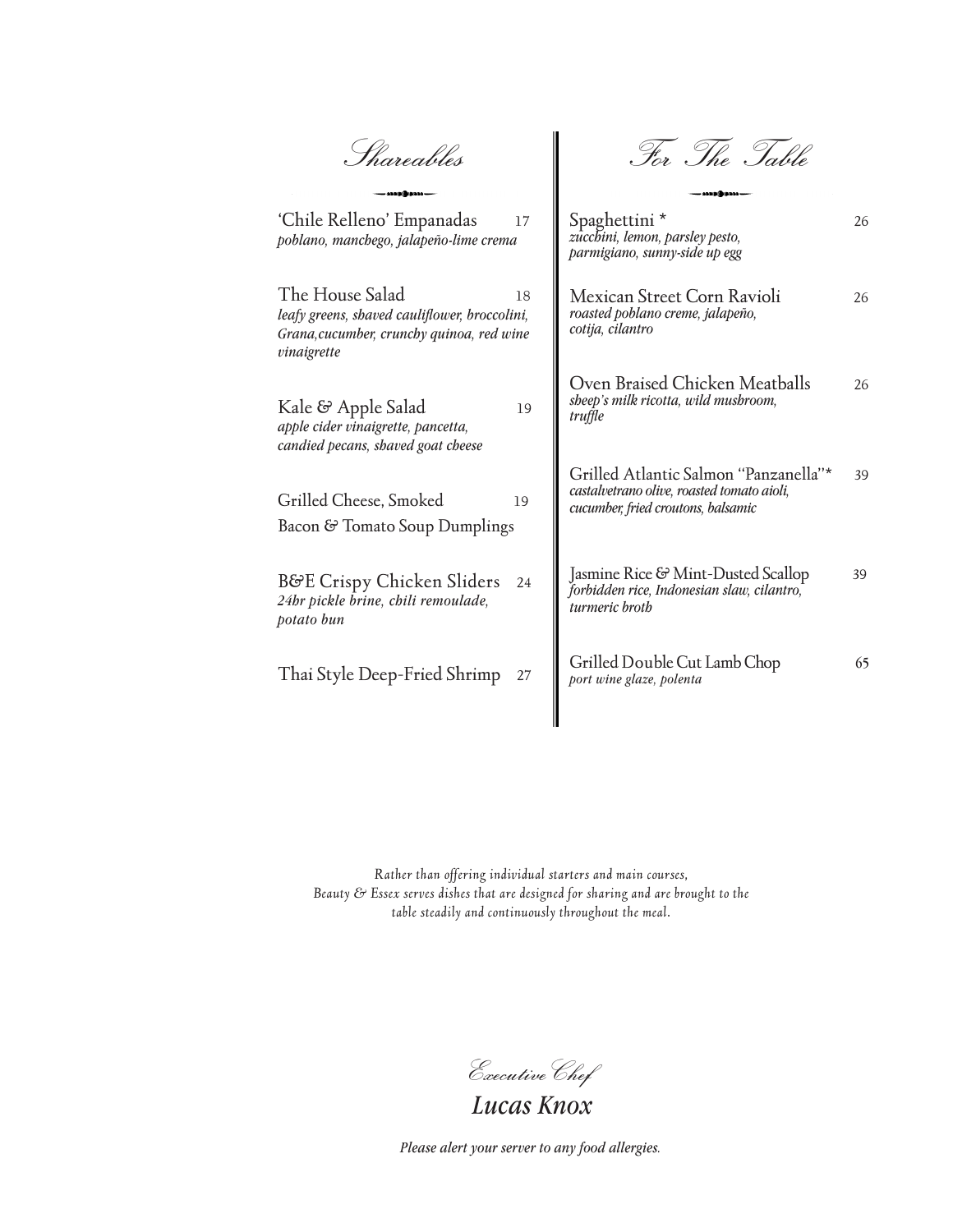

Accessories

BBQ Fries 12

Zucchini & Yellow Squash Gratin *vegan coconut cream* 15

Blistered Shishito Peppers *tomato gastrique, lemon bread crumb* 15

Roasted Brussel Sprouts *bacon lardons, fresno chili, maple glaze* 15

*\* Thoroughly cooking foods of animal origin such as beef, eggs, fish, lamb, milk, poultry, or shellfish reduces the risk of foodborne illness. Individuals with certain health conditions may be at higher risk if these foods are consumed raw or undercooked.*